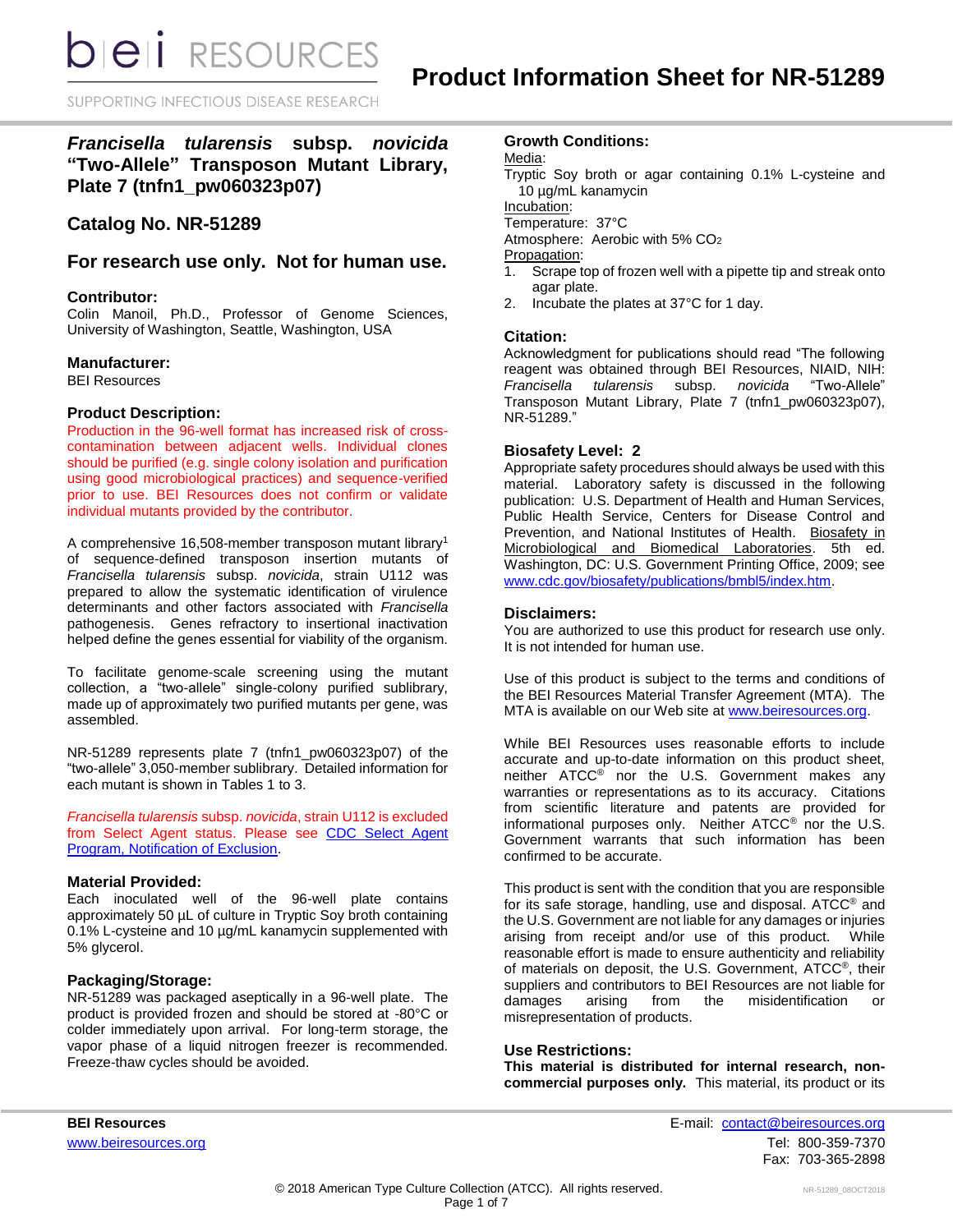## SUPPORTING INFECTIOUS DISEASE RESEARCH

derivatives may not be distributed to third parties. Except as performed under a U.S. Government contract, individuals contemplating commercial use of the material, its products or its derivatives must contact the contributor to determine if a license is required. U.S. Government contractors may need a license before first commercial sale.

#### **References:**

1. Gallagher, L. A., et al. "A Comprehensive Transposon Mutant Library of *Francisella novicida*, A Bioweapon Surrogate." Proc. Natl. Acad. Sci. USA 104 (2007): 1009-1014. PubMed: 17215359.

ATCC<sup>®</sup> is a trademark of the American Type Culture Collection.



## **Table 1: Plate 7 (tnfn1\_pw060323p07) – Transposon Type and Mutated Gene<sup>1</sup>**

| Well<br><b>Position</b> | <b>Strain Name</b>    | Transposon<br><b>Type</b> | Gene                     | <b>Description</b>                                             | <b>Function Class</b>                                                                 |  |  |
|-------------------------|-----------------------|---------------------------|--------------------------|----------------------------------------------------------------|---------------------------------------------------------------------------------------|--|--|
| A01                     | tnfn1_pw060323p07q101 | T <sub>20</sub>           | $\overline{\phantom{a}}$ | YGGT family membrane protein                                   | unknown function - conserved                                                          |  |  |
| A02                     | tnfn1_pw060323p07q109 | T <sub>20</sub>           | ä,                       | ornithine cyclodeaminase, mu-crystallin homolog                | amino acid metabolism - degradation,<br>utilization, assimilation                     |  |  |
| A03                     | tnfn1 pw060323p07q117 | T20                       | $\sim$                   | conserved protein of unknown function                          | unknown function - conserved                                                          |  |  |
| A04                     | tnfn1_pw060323p07q125 | T <sub>20</sub>           | aroH                     | chorismate mutase                                              | amino acid metabolism - biosynthesis                                                  |  |  |
| A05                     | tnfn1_pw060323p07q133 | <kan-2></kan-2>           |                          | cytochrome b561 family protein                                 | cofactors, prosthetic groups, electron carriers<br>metabolism                         |  |  |
| A06                     | tnfn1 pw060323p07q141 | T18                       |                          | conserved protein of unknown function                          | unknown function - conserved                                                          |  |  |
| A07                     | tnfn1_pw060323p07q149 | T18                       | $\blacksquare$           | hypothetical protein                                           | hypothetical - novel                                                                  |  |  |
| A08                     | tnfn1_pw060323p07q157 | T20                       | $\blacksquare$           | ATP-binding cassette (ABC) superfamily protein                 | transport                                                                             |  |  |
| A09                     | tnfn1_pw060323p07q165 | T20                       | perM                     | PerM family protein                                            | transport                                                                             |  |  |
| A10                     | tnfn1_pw060323p07q173 | T20                       | fadE                     | Acyl-CoA dehydrogenase                                         | other metabolism - degradation, utilization,<br>assimilation                          |  |  |
| A11                     | tnfn1 pw060323p07q181 | T20                       | ä,                       | protein of unknown function                                    | unknown function - novel                                                              |  |  |
| A12                     | tnfn1_pw060323p07q189 | T20                       | talA                     | transaldolase                                                  | energy metabolism                                                                     |  |  |
| <b>B01</b>              | tnfn1_pw060323p07q102 | T20                       | rnfB                     | iron-sulfur cluster-binding protein                            | putative enzymes                                                                      |  |  |
| <b>B02</b>              | tnfn1_pw060323p07q110 | T20                       | $\blacksquare$           | hypothetical membrane protein                                  | hypothetical - novel                                                                  |  |  |
| <b>B03</b>              | tnfn1_pw060323p07q118 | T20                       | ostA1                    | organic solvent tolerance protein, OstA                        | cell wall / LPS / capsule                                                             |  |  |
| <b>B04</b>              | tnfn1_pw060323p07q126 | T20                       | $\mathbf{r}$             | protein of unknown function                                    | unknown function - conserved                                                          |  |  |
| <b>B05</b>              | tnfn1_pw060323p07q134 | $<$ KAN-2>                | secB <sub>2</sub>        | preprotein translocase, subunit B                              | motility, attachment and secretion structure                                          |  |  |
| <b>B06</b>              | tnfn1_pw060323p07q142 | T18                       | $\blacksquare$           | membrane protein of unknown function                           | unknown function - novel                                                              |  |  |
| <b>B07</b>              | tnfn1_pw060323p07q150 | T <sub>18</sub>           | $\blacksquare$           | pseudogene: hypothetical protein, fragment                     | pseudogene                                                                            |  |  |
| <b>B08</b>              | tnfn1_pw060323p07q158 | T20                       | $\blacksquare$           | major facilitator superfamily (MFS) transport protein          | transport                                                                             |  |  |
| <b>B09</b>              | tnfn1_pw060323p07q166 | T20                       | $\mathbf{r}$             | major facilitator superfamily (MFS) transport protein          | transport                                                                             |  |  |
| <b>B10</b>              | tnfn1_pw060323p07q174 | T20                       |                          | arsenate reductase                                             | cofactors, prosthetic groups, electron carriers<br>metabolism                         |  |  |
| <b>B11</b>              | tnfn1_pw060323p07q182 | $\overline{120}$          | $\blacksquare$           | solute:sodium symporter                                        | transport                                                                             |  |  |
| <b>B12</b>              | tnfn1_pw060323p07q190 | T20                       |                          | sugar transporter, MFS superfamily                             | transport - carbohydrates (sugars,<br>polysaccharides)                                |  |  |
| CO <sub>1</sub>         | tnfn1_pw060323p07q103 | T20                       | isftu6                   | isftu6                                                         | IS element                                                                            |  |  |
| CO <sub>2</sub>         | tnfn1_pw060323p07q111 | T20                       | $\blacksquare$           | conserved hypothetical protein                                 | hypothetical - conserved                                                              |  |  |
| CO <sub>3</sub>         | tnfn1_pw060323p07q119 | T20                       | ä,                       | protein of unknown function                                    | unknown function - novel                                                              |  |  |
| CO <sub>4</sub>         | tnfn1_pw060323p07q127 | T20                       | $\blacksquare$           | glycosyl transferase, group 1                                  | cell wall / LPS / capsule                                                             |  |  |
| C <sub>05</sub>         | tnfn1 pw060323p07q135 | <kan-2></kan-2>           | rpoB                     | DNA-directed RNA polymerase, beta subunit/140 kD<br>subunit    | transcription                                                                         |  |  |
| C <sub>06</sub>         | tnfn1_pw060323p07q143 | T <sub>18</sub>           | gcvT                     | glycine cleavage complex protein T<br>(aminomethyltransferase) | amino acid metabolism - degradation,<br>utilization, assimilation                     |  |  |
| C <sub>07</sub>         | tnfn1 pw060323p07q151 | T18                       |                          |                                                                |                                                                                       |  |  |
| C <sub>08</sub>         | tnfn1_pw060323p07q159 | T20                       | truB                     | tRNA pseudouridine synthase B                                  | translation, ribosomal structure and biogenesis                                       |  |  |
| C09                     | tnfn1_pw060323p07q167 | T20                       | relA                     | GDP pyrophosphokinase/GTP pyrophosphokinase                    | other metabolism - biosynthesis                                                       |  |  |
| C10                     | tnfn1_pw060323p07q175 | T <sub>20</sub>           | ÷,                       | restriction endonuclease                                       | DNA replication, recombination, modification<br>and repair - restriction/modification |  |  |
| C <sub>11</sub>         | tnfn1 pw060323p07q183 | T <sub>20</sub>           | $\blacksquare$           | conserved hypothetical protein                                 | hypothetical - conserved                                                              |  |  |
| C <sub>12</sub>         | tnfn1_pw060323p07q191 | T <sub>20</sub>           | $\blacksquare$           | hypothetical protein                                           | hypothetical - novel                                                                  |  |  |
| D <sub>01</sub>         | tnfn1_pw060323p07q104 | T20                       | $\mathbf{r}$             | carbon-nitrogen hydrolase                                      | putative enzymes                                                                      |  |  |
| D <sub>02</sub>         | tnfn1_pw060323p07q112 | T20                       | $\blacksquare$           | conserved protein of unknown function                          | unknown function - conserved                                                          |  |  |
| D <sub>03</sub>         | tnfn1_pw060323p07q120 | T <sub>20</sub>           | $\mathbf{r}$             | pilus assembly protein                                         | motility, attachment and secretion structure                                          |  |  |
| D <sub>04</sub>         | tnfn1_pw060323p07q128 | T20                       | trpE                     | anthranilate synthase component I                              | amino acid metabolism - biosynthesis                                                  |  |  |
| D <sub>05</sub>         | tnfn1_pw060323p07q136 | T18                       | tolB                     | group A colicin translocation; tolB protein                    | transport - drugs / antibacterial compounds                                           |  |  |
| D06                     | tnfn1_pw060323p07q144 | T <sub>18</sub>           |                          |                                                                |                                                                                       |  |  |
| D07                     | tnfn1_pw060323p07q152 | T18                       |                          | protein of unknown function                                    | unknown function - novel                                                              |  |  |
| D <sub>08</sub>         | tnfn1_pw060323p07q160 | T20                       | kdpB                     | potassium-transporting ATPase B chain                          | transport                                                                             |  |  |
| D <sub>09</sub>         | tnfn1_pw060323p07q168 | T <sub>20</sub>           | $\sim$                   | mannose-6-phosphate isomerase                                  | carbohydrate metabolism - biosynthesis                                                |  |  |

**BEI Resources** E-mail: [contact@beiresources.org](mailto:contact@beiresources.org) [www.beiresources.org](http://www.beiresources.org/)Tel: 800-359-7370 Fax: 703-365-2898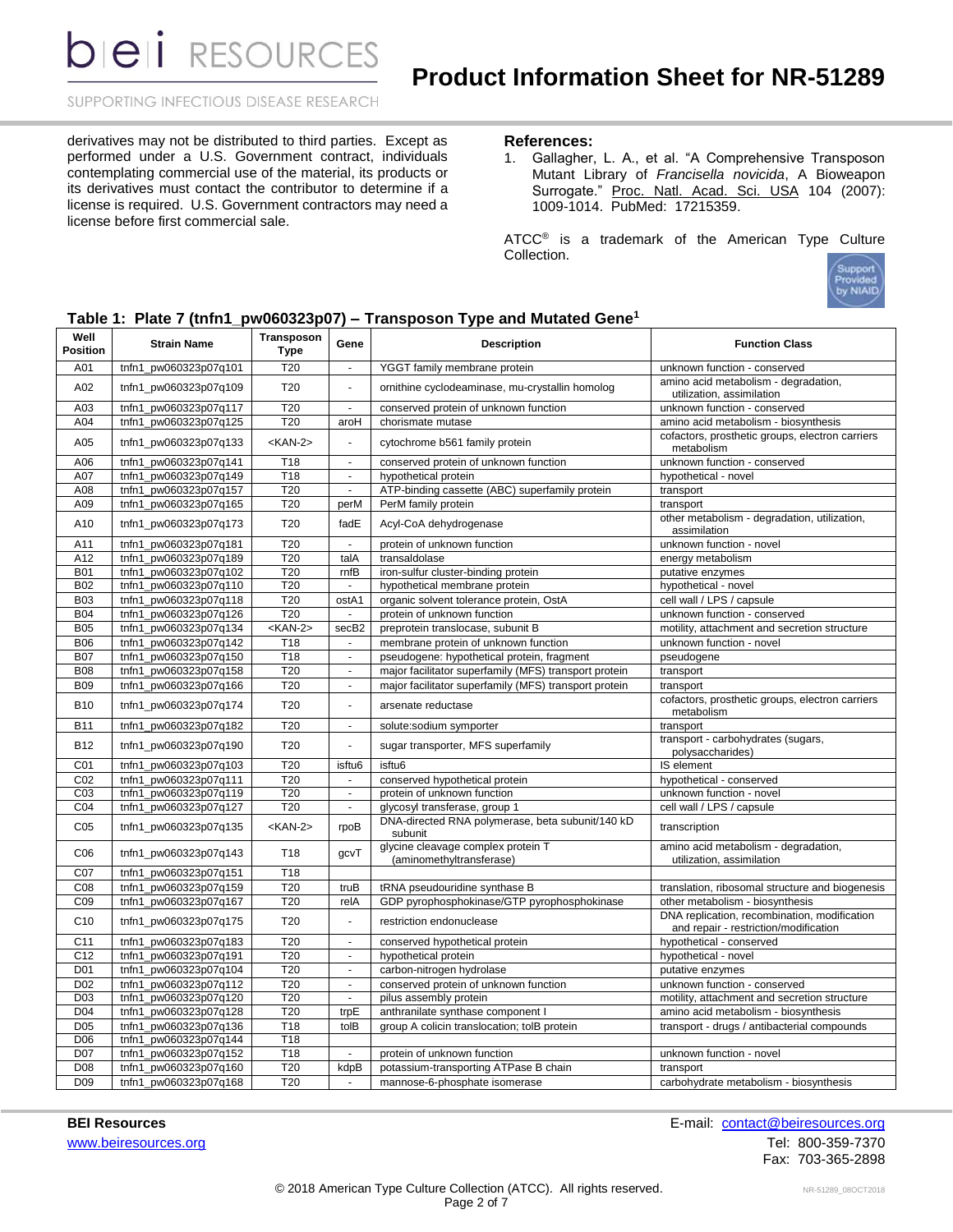# **Product Information Sheet for NR-51289**

SUPPORTING INFECTIOUS DISEASE RESEARCH

| Well<br><b>Position</b> | <b>Strain Name</b>    | Transposon<br><b>Type</b> | Gene                     | <b>Description</b>                                                                                 | <b>Function Class</b>                                                                  |  |  |
|-------------------------|-----------------------|---------------------------|--------------------------|----------------------------------------------------------------------------------------------------|----------------------------------------------------------------------------------------|--|--|
| D <sub>10</sub>         | tnfn1_pw060323p07q176 | T <sub>20</sub>           | $\blacksquare$           | conserved protein of unknown function                                                              | unknown function - conserved                                                           |  |  |
| D11                     | tnfn1 pw060323p07q184 | T20                       |                          |                                                                                                    |                                                                                        |  |  |
| D <sub>12</sub>         | tnfn1_pw060323p07q192 | T20                       | $\blacksquare$           | conserved protein of unknown function                                                              | unknown function - conserved                                                           |  |  |
| E01                     | tnfn1_pw060323p07q105 | T20                       | $\overline{\phantom{a}}$ | hypothetical protein                                                                               | hypothetical - novel                                                                   |  |  |
| E02                     | tnfn1_pw060323p07q113 | T20                       | $\blacksquare$           | deoxyribodipyrimidine photolyase-related protein                                                   | putative enzymes                                                                       |  |  |
| E03                     | tnfn1_pw060323p07q121 | T <sub>20</sub>           | hflK                     | HflK-HflC membrane protein complex, HflK                                                           | post-translational modification, protein<br>turnover, chaperones - protein degradation |  |  |
| E04                     | tnfn1_pw060323p07q129 | T20                       | $\blacksquare$           | conserved hypothetical protein                                                                     | hypothetical - conserved                                                               |  |  |
| E05                     | tnfn1_pw060323p07q137 | T <sub>18</sub>           | $\blacksquare$           | beta-fructofuranosidase                                                                            | carbohydrate metabolism - degradation,<br>utilization, assimilation                    |  |  |
| E06                     | tnfn1_pw060323p07q145 | T18                       | $\sim$                   | conserved protein of unknown function                                                              | unknown function - conserved                                                           |  |  |
| E07                     | tnfn1_pw060323p07q153 | T18                       | $\mathbf{r}$             | short chain dehydrogenase                                                                          | putative enzymes                                                                       |  |  |
| E08                     | tnfn1_pw060323p07q161 | T <sub>20</sub>           | $\mathbf{u}$             | hypothetical protein                                                                               | hypothetical - novel                                                                   |  |  |
| E09                     | tnfn1 pw060323p07q169 | T <sub>20</sub>           | $\blacksquare$           | bifunctional protein: 3-hydroxacyl-CoA<br>dehydrogenase/acyl-CoA-binding protein                   | other metabolism - degradation, utilization,<br>assimilation                           |  |  |
| E10                     | tnfn1_pw060323p07q177 | T20                       | $\sim$                   | conserved protein of unknown function                                                              | unknown function - conserved                                                           |  |  |
| E11                     | tnfn1_pw060323p07q185 | T <sub>20</sub>           | bioF                     | 8-amino-7-oxononanoate synthase                                                                    | cofactors, prosthetic groups, electron carriers<br>metabolism                          |  |  |
| E12                     | tnfn1_pw060323p07q193 | T <sub>20</sub>           | isftu2                   | isftu <sub>2</sub>                                                                                 | IS element                                                                             |  |  |
| F01                     | tnfn1_pw060323p07q106 | T20                       |                          | hypothetical protein                                                                               | hypothetical - novel                                                                   |  |  |
| F02                     | tnfn1_pw060323p07q114 | T20                       | $\blacksquare$           | drug:H+ antiporter-1 (DHA2) family protein                                                         | transport - drugs / antibacterial compounds                                            |  |  |
| F03                     | tnfn1_pw060323p07q122 | T <sub>20</sub>           | $\blacksquare$           | hypothetical protein                                                                               | hypothetical - novel                                                                   |  |  |
| F04                     | tnfn1_pw060323p07q130 | T20                       | $\mathbf{r}$             | amino acid transporter (AAT) family protein                                                        | transport - amino-acid                                                                 |  |  |
| F <sub>05</sub>         | tnfn1_pw060323p07q138 | T18                       | $\blacksquare$           | oligoketide cyclase/lipid transport protein                                                        | fatty acids and lipids metabolism                                                      |  |  |
| F06                     | tnfn1_pw060323p07q146 | T18                       | $\blacksquare$           | two-component response regulator                                                                   | signal transduction and regulation                                                     |  |  |
| F07                     | tnfn1_pw060323p07q154 | T18                       | $\blacksquare$           | membrane protein of unknown function                                                               | unknown function - novel                                                               |  |  |
| F08                     | tnfn1_pw060323p07q162 | T20                       | $\blacksquare$           | hypothetical protein                                                                               | hypothetical - novel                                                                   |  |  |
| F09                     | tnfn1_pw060323p07q170 | T20                       | ÷,                       | protein of unknown function                                                                        | unknown function - novel                                                               |  |  |
| F10                     | tnfn1_pw060323p07q178 | T <sub>20</sub>           | nusA                     | transcription elongation factor                                                                    | transcription                                                                          |  |  |
| F11                     | tnfn1_pw060323p07q186 | T <sub>20</sub>           |                          | GTP binding translational elongation factor Tu and G<br>family protein                             | putative enzymes                                                                       |  |  |
| F12                     | tnfn1_pw060323p07q194 | T20                       | $\sim$                   | GTPase of unknown function                                                                         | putative enzymes                                                                       |  |  |
| G01                     | tnfn1_pw060323p07q107 | T20                       | $\sim$                   | transcriptional regulator, AraC family                                                             | signal transduction and regulation                                                     |  |  |
| G02                     | tnfn1_pw060323p07q115 | T20                       | $\blacksquare$           | protein of unknown function                                                                        | unknown function - novel                                                               |  |  |
| G03                     | tnfn1_pw060323p07q123 | T20                       | $\blacksquare$           | conserved protein of unknown function                                                              | unknown function - conserved                                                           |  |  |
| G04                     | tnfn1_pw060323p07q131 | $<$ KAN-2>                | $\blacksquare$           | protein of unknown function                                                                        | unknown function - novel                                                               |  |  |
| G05                     | tnfn1_pw060323p07q139 | T18                       | mraW                     | S-adenosylmethionine-dependent methyltransferase                                                   | cell wall / LPS / capsule                                                              |  |  |
| G06                     | tnfn1_pw060323p07q147 | T18                       | $\overline{\phantom{a}}$ | transporter-associated protein, HlyC/CorC family                                                   | transport                                                                              |  |  |
| G07                     | tnfn1_pw060323p07q155 | T <sub>20</sub>           | ä,                       | proton-dependent oligopeptide transporter (POT)<br>family protein, di- or tripeptide: H+ symporter | transport                                                                              |  |  |
| G08                     | tnfn1_pw060323p07q163 | T20                       | $\blacksquare$           | ABC transporter, ATP-binding protein                                                               | transport                                                                              |  |  |
| G09                     | tnfn1 pw060323p07q171 | T20                       | cutC                     | copper homeostasis protein CutC family protein                                                     | cofactors, prosthetic groups, electron carriers<br>metabolism                          |  |  |
| G10                     | tnfn1_pw060323p07q179 | T20                       | aroG                     | phospho-2-dehydro-3-deoxyheptonate aldolase                                                        | amino acid metabolism - biosynthesis                                                   |  |  |
| G11                     | tnfn1_pw060323p07q187 | T20                       | $\blacksquare$           | CheB methylesterase/CheR methyltransferase                                                         | signal transduction and regulation                                                     |  |  |
| G12                     | tnfn1_pw060323p07q195 | T <sub>20</sub>           | deaD                     | DEAD-box subfamily ATP-dependent helicase                                                          | DNA replication, recombination, modification<br>and repair - restriction/modification  |  |  |
| H <sub>01</sub>         | tnfn1 pw060323p07q108 | T <sub>20</sub>           | $\mathbf{u}$             | conserved protein of unknown function                                                              | unknown function - conserved                                                           |  |  |
| H <sub>02</sub>         | tnfn1_pw060323p07q116 | T <sub>20</sub>           |                          | two-component response regulator                                                                   | signal transduction and regulation                                                     |  |  |
| H <sub>03</sub>         | tnfn1_pw060323p07q124 | T <sub>20</sub>           | isftu3                   | isftu3                                                                                             | IS element                                                                             |  |  |
| H <sub>04</sub>         | tnfn1_pw060323p07q132 | <kan-2></kan-2>           | ubiB                     | 2-octaprenylphenol hydroxylase                                                                     | cofactors, prosthetic groups, electron carriers<br>metabolism                          |  |  |
| H <sub>05</sub>         | tnfn1 pw060323p07q140 | T18                       | $\blacksquare$           | hypothetical membrane protein                                                                      | hypothetical - novel                                                                   |  |  |
| H <sub>06</sub>         | tnfn1 pw060323p07q148 | T18                       | $\blacksquare$           | hypothetical membrane protein                                                                      | hypothetical - novel                                                                   |  |  |
| H <sub>0</sub> 7        | tnfn1_pw060323p07q156 | T20                       | $\sim$                   | conserved protein of unknown function                                                              | unknown function - conserved                                                           |  |  |
| H <sub>0</sub> 8        | tnfn1_pw060323p07q164 | T20                       | $\blacksquare$           | ATP-binding cassette (ABC) superfamily protein                                                     | transport                                                                              |  |  |
| H <sub>09</sub>         | tnfn1_pw060323p07q172 | T20                       | $\blacksquare$           | major facilitator superfamily (MFS) transport protein                                              | transport                                                                              |  |  |
| H <sub>10</sub>         | tnfn1 pw060323p07q180 | T <sub>20</sub>           | $\blacksquare$           | protein of unknown function                                                                        | unknown function - novel                                                               |  |  |
| H11                     | tnfn1_pw060323p07q188 | T <sub>20</sub>           | $\blacksquare$           | SAM-dependent methyltransferase                                                                    | putative enzymes                                                                       |  |  |
| H12                     | tnfn1_pw060323p07q196 | T20                       | $\blacksquare$           | pilus assembly protein                                                                             | motility, attachment and secretion structure                                           |  |  |

1All information in this table was provided by the depositor at the time of deposition.

**BEI Resources** E-mail: **contact@beiresources.org** [www.beiresources.org](http://www.beiresources.org/)Tel: 800-359-7370 Fax: 703-365-2898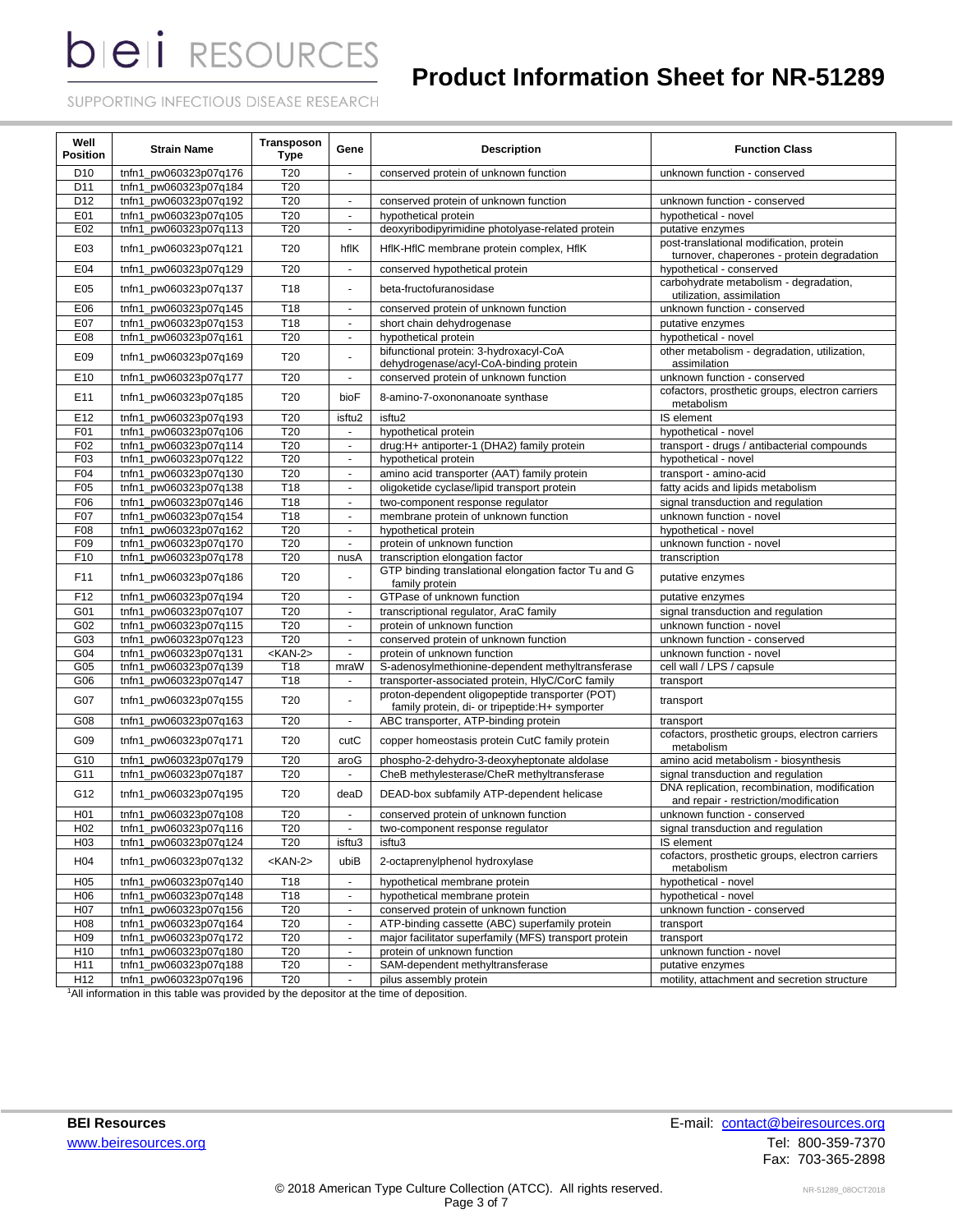# **Product Information Sheet for NR-51289**

SUPPORTING INFECTIOUS DISEASE RESEARCH

# **Table 2: Plate 7 (tnfn1\_pw060323p07) – Sequencing and Insert Location<sup>1</sup>**

| Well<br><b>Position</b>            | <b>Strain Name</b>                                   | Sequencing<br>Confirmation <sup>2</sup> | <b>Effective</b><br>Genome<br>Position of<br>Insertion <sup>3</sup> | <b>Locus Tag</b>                  | ORF Left<br>End    | <b>ORF Right</b><br>End | <b>Direction</b><br>of ORF <sup>4</sup> | Length of<br>ORF<br>(codons) | <b>Effective Position</b><br>of Insertion in<br>ORF <sup>5</sup> |
|------------------------------------|------------------------------------------------------|-----------------------------------------|---------------------------------------------------------------------|-----------------------------------|--------------------|-------------------------|-----------------------------------------|------------------------------|------------------------------------------------------------------|
| A01                                | tnfn1_pw060323p07q101                                | C                                       | 162560                                                              | FTN 0150                          | 162491             | 163057                  | F                                       | 189                          | 70(567)                                                          |
| A02                                | tnfn1_pw060323p07q109                                | C                                       | 1533354                                                             | FTN 1444                          | 1532673            | 1533686                 | R                                       | 338                          | 333(1014)                                                        |
| A03                                | tnfn1 pw060323p07q117                                | С                                       | 1103619                                                             | FTN_1044                          | 1102531            | 1104324                 | R                                       | 598                          | 706(1794)                                                        |
| A04                                | tnfn1 pw060323p07q125                                | C                                       | 355104                                                              | 0349<br><b>FTN</b>                | 355001             | 355360                  | F                                       | 120                          | 104(360)                                                         |
| A05                                | tnfn1_pw060323p07q133                                | C                                       | 1883197                                                             | FTN_1754                          | 1883079            | 1883585                 | F                                       | 169                          | 119(507)                                                         |
| A06                                | tnfn1_pw060323p07q141                                | C                                       | 846546                                                              | 0788<br><b>FTN</b>                | 846344             | 847171                  | F                                       | 276                          | 203(828)                                                         |
| A07                                | pw060323p07q149<br>tnfn1                             | С                                       | 752176                                                              | FTN_0708                          | 752105             | 752347                  | F                                       | 81                           | 72(243)                                                          |
| A08                                | tnfn1_pw060323p07q157                                | C                                       | 1832053                                                             | 1708<br><b>FTN</b>                | 1830752            | 1832410                 | $\mathsf R$                             | 553                          | 358(1659)                                                        |
| A09                                | tnfn1_pw060323p07q165                                | C                                       | 596889                                                              | FTN_0570                          | 596517             | 597620                  | R                                       | 368                          | 732(1104)                                                        |
| A10                                | tnfn1_pw060323p07q173                                | C                                       | 1523216                                                             | FTN 1437                          | 1522690            | 1524927                 | F                                       | 746                          | 527(2238)                                                        |
| A11                                | tnfn1<br>pw060323p07q181                             | C                                       | 1061519                                                             | FTN 1001                          | 1061369            | 1062211                 | F                                       | 281                          | 151(843)                                                         |
| A12                                | pw060323p07q189<br>tnfn1                             | C                                       | 840038                                                              | _0781<br>FTN                      | 839608             | 840624                  | F                                       | 339                          | 431(1017)                                                        |
| <b>B01</b>                         | pw060323p07q102<br>tnfn1                             | C                                       | 1090395                                                             | 1034<br><b>FTN</b>                | 1090247            | 1090873                 | F                                       | 209                          | 149(627)                                                         |
| <b>B02</b>                         | pw060323p07q110<br>tnfn1                             | C                                       | 917591                                                              | _0863<br><b>FTN</b>               | 917341             | 917775                  | F                                       | 145                          | 251(435)                                                         |
| <b>B03</b>                         | tnfn1<br>pw060323p07q118                             | C                                       | 583696                                                              | <b>FTN</b><br>0558                | 583164             | 585767                  | F                                       | 868                          | 533(2604)                                                        |
| <b>B04</b>                         | pw060323p07q126<br>tnfn1                             | C                                       | 42770                                                               | 0040<br>FTN                       | 41096              | 44347                   | R                                       | 1084                         | 1578(3252)                                                       |
| <b>B05</b>                         | tnfn1_pw060323p07q134                                | C                                       | 1607053                                                             | $-1510$<br>FTN                    | 1606754            | 1607194                 | F                                       | 147                          | 300(441)                                                         |
| <b>B06</b>                         | tnfn1_pw060323p07q142                                | C                                       | 1326041                                                             | $-1256$<br>FTN                    | 1324883            | 1326250                 | R                                       | 456                          | 210(1368)                                                        |
| <b>B07</b>                         | pw060323p07q150<br>tnfn1                             | C                                       | 1723869                                                             | 0614<br><b>FTN</b>                | 1723371            | 1723925                 | R                                       | 185                          | 57(555)                                                          |
| <b>B08</b>                         | pw060323p07q158<br>tnfn1                             | C                                       | 1486900                                                             | 1409<br>FTN                       | 1485991            | 1487373                 | $\mathsf R$                             | 461                          | 474(1383)                                                        |
| <b>B09</b>                         | tnfn1_pw060323p07q166                                | C                                       | 881794                                                              | FTN 0824                          | 881019             | 882230                  | R                                       | 404                          | 437(1212)                                                        |
| <b>B10</b>                         | tnfn1_pw060323p07q174                                | С                                       | 345305                                                              | FTN_0339                          | 345056             | 345406                  | F                                       | 117                          | 250(351)                                                         |
| <b>B11</b>                         | tnfn1_pw060323p07q182                                | C                                       | 1363845                                                             | 1292<br>FTN.                      | 1363308            | 1364576                 | R                                       | 423                          | 732(1269)                                                        |
| <b>B12</b>                         | tnfn1<br>pw060323p07q190                             | C                                       | 472055                                                              | <b>FTN</b><br>0467                | 471407             | 472627                  | ${\sf R}$                               | 407                          | 573(1221)                                                        |
| CO <sub>1</sub>                    | tnfn1_pw060323p07q103                                | C                                       | 720220                                                              |                                   | 719918             | 720628                  | $\mathsf R$                             | 237                          | 409(711)                                                         |
| CO <sub>2</sub>                    | pw060323p07q111<br>tnfn1                             | U                                       | 1233110                                                             | FTN_1161                          | 1232698            | 1233897                 | R                                       | 400                          | 788(1200)                                                        |
| CO <sub>3</sub>                    | tnfn1_pw060323p07q119                                | C                                       | 62431                                                               | 0052<br><b>FTN</b>                | 61717              | 63777                   | F                                       | 687                          | 715(2061)                                                        |
| C04                                | tnfn1_pw060323p07q127                                | C                                       | 1289223                                                             | FTN_1218                          | 1288573            | 1289799                 | R                                       | 409                          | 577(1227)                                                        |
| C <sub>05</sub>                    | tnfn1_pw060323p07q135                                | C                                       | 1667898                                                             | FTN_1568                          | 1667867            | 1671940                 | $\mathsf R$                             | 1358                         | 4043(4074)                                                       |
| C06                                | pw060323p07q143<br>tnfn1                             | C                                       | 515957                                                              | FTN 0505                          | 514946             | 516019                  | F                                       | 358                          | 1012(1074)                                                       |
| C07                                | pw060323p07q151<br>tnfn1                             | C<br>C                                  | 1429917                                                             | intergenic                        |                    |                         |                                         |                              |                                                                  |
| C <sub>08</sub><br>C <sub>09</sub> | pw060323p07q159<br>tnfn1<br>pw060323p07q167<br>tnfn1 | C                                       | 1551394<br>1615535                                                  | FTN_1462<br>$-1518$<br><b>FTN</b> | 1550899<br>1614441 | 1551804<br>1616447      | R<br>$\mathsf R$                        | 302<br>669                   | 411(906)<br>913(2007)                                            |
| C10                                | pw060323p07q175<br>tnfn1                             | С                                       | 1579957                                                             | FTN_1487                          | 1577096            | 1579960                 | R                                       | 955                          | 4(2865)                                                          |
| C11                                | tnfn1_pw060323p07q183                                | C                                       | 381533                                                              | FTN_0380                          | 381374             | 381616                  | F                                       | 81                           | 160(243)                                                         |
| C <sub>12</sub>                    | tnfn1_pw060323p07q191                                | C                                       | 639659                                                              | FTN 0606                          | 639396             | 639743                  | F                                       | 116                          | 264(348)                                                         |
| D <sub>01</sub>                    | tnfn1_pw060323p07q104                                | С                                       | 1463408                                                             | 1383<br>FTN                       | 1463001            | 1463768                 | F                                       | 256                          | 408(768)                                                         |
| D <sub>02</sub>                    | pw060323p07q112<br>tnfn1                             | C                                       | 909805                                                              | 0854<br>FTN                       | 909700             | 910479                  | F                                       | 260                          | 106(780)                                                         |
| D <sub>03</sub>                    | pw060323p07q120<br>tnfn1                             | C                                       | 313061                                                              | _0304<br>FTN                      | 312892             | 314295                  | F                                       | 468                          | 170(1404)                                                        |
| D <sub>04</sub>                    | pw060323p07q128<br>tnfn1                             | C                                       | 1906974                                                             | 1778<br>FTN                       | 1905885            | 1907426                 | R                                       | 514                          | 453(1542)                                                        |
| D <sub>05</sub>                    | tnfn1_pw060323p07q136                                | C                                       | 359369                                                              | FTN 0355                          | 358647             | 359951                  | F                                       | 435                          | 723(1305)                                                        |
| D <sub>06</sub>                    | tnfn1_pw060323p07q144                                | C                                       | 779086                                                              | intergenic                        |                    |                         |                                         |                              |                                                                  |
| D <sub>07</sub>                    | tnfn1_pw060323p07q152                                | С                                       | 1131548                                                             | FTN_1070                          | 1130864            | 1132213                 | R                                       | 450                          | 666(1350)                                                        |
| D <sub>08</sub>                    | tnfn1_pw060323p07q160                                | C                                       | 1843007                                                             | <b>FTN 1717</b>                   | 1841960            | 1843996                 | $\mathsf R$                             | 679                          | 990(2037)                                                        |
| D <sub>09</sub>                    | tnfn1_pw060323p07q168                                | C                                       | 406287                                                              | FTN 0408                          | 406141             | 406611                  | F                                       | 157                          | 147(471)                                                         |
| D <sub>10</sub>                    | tnfn1_pw060323p07q176                                | С                                       | 1631994                                                             | FTN_1534                          | 1631854            | 1632321                 | F                                       | 156                          | 141(468)                                                         |
| D11                                | tnfn1_pw060323p07q184                                | C                                       | 988456                                                              | intergenic                        |                    |                         |                                         |                              |                                                                  |
| D12                                | tnfn1_pw060323p07q192                                | U                                       | 1138561                                                             | FTN_1075                          | 1138172            | 1138876                 | R                                       | 235                          | 316(705)                                                         |
| E01                                | tnfn1_pw060323p07q105                                | C                                       | 950655                                                              | FTN_0895                          | 950585             | 950917                  | R                                       | 111                          | 263(333)                                                         |
| E02                                | tnfn1_pw060323p07q113                                | $\mathsf C$                             | 365681                                                              | FTN_0362                          | 364836             | 366362                  | F                                       | 509                          | 846(1527)                                                        |
| E03                                | tnfn1 pw060323p07q121                                | C                                       | 1107198                                                             | FTN_1048                          | 1106474            | 1107538                 | R                                       | 355                          | 341(1065)                                                        |
| E04                                | tnfn1_pw060323p07q129                                | C                                       | 816132                                                              | FTN_0759                          | 816036             | 816326                  | F                                       | 97                           | 97(291)                                                          |
| E05                                | tnfn1_pw060323p07q137                                | С                                       | 68787                                                               | FTN_0058                          | 67916              | 69628                   | R                                       | 571                          | 842(1713)                                                        |
| E06                                | tnfn1_pw060323p07q145                                | $\mathsf C$                             | 467346                                                              | FTN_0460                          | 466763             | 467347                  | ${\sf R}$                               | 195                          | 2(585)                                                           |
| E07                                | tnfn1_pw060323p07q153                                | C                                       | 949191                                                              | FTN_0892                          | 948491             | 949213                  | R                                       | 241                          | 23(723)                                                          |
| E08                                | tnfn1_pw060323p07q161                                | C                                       | 997590                                                              | FTN_0936                          | 997186             | 998415                  | F                                       | 410                          | 405(1230)                                                        |
| E09                                | tnfn1_pw060323p07q169                                | $\mathsf C$                             | 1526074                                                             | FTN_1438                          | 1525003            | 1527696                 | F                                       | 898                          | 1072(2694)                                                       |
| E10                                | tnfn1_pw060323p07q177                                | C                                       | 1451719                                                             | FTN_1371                          | 1450809            | 1451963                 | R                                       | 385                          | 245(1155)                                                        |
| E11                                | tnfn1 pw060323p07q185                                | $\overline{c}$                          | 871531                                                              | FTN_0814                          | 870744             | 871868                  | R                                       | 375                          | 338(1125)                                                        |
| E12                                | tnfn1_pw060323p07q193                                | C                                       | 1635345                                                             | $\blacksquare$                    | 1634886            | 1635750                 | F                                       | 288.3                        | 460(865)                                                         |
| F01                                | tnfn1_pw060323p07q106                                | С                                       | 1025449                                                             | FTN_0969                          | 1024199            | 1025695                 | R                                       | 499                          | 247(1497)                                                        |
| F02                                | tnfn1_pw060323p07q114                                | С                                       | 709257                                                              | FTN_0667                          | 708399             | 709784                  | R                                       | 462                          | 528(1386)                                                        |

[www.beiresources.org](http://www.beiresources.org/)Tel: 800-359-7370

**BEI Resources** E-mail: [contact@beiresources.org](mailto:contact@beiresources.org)

Fax: 703-365-2898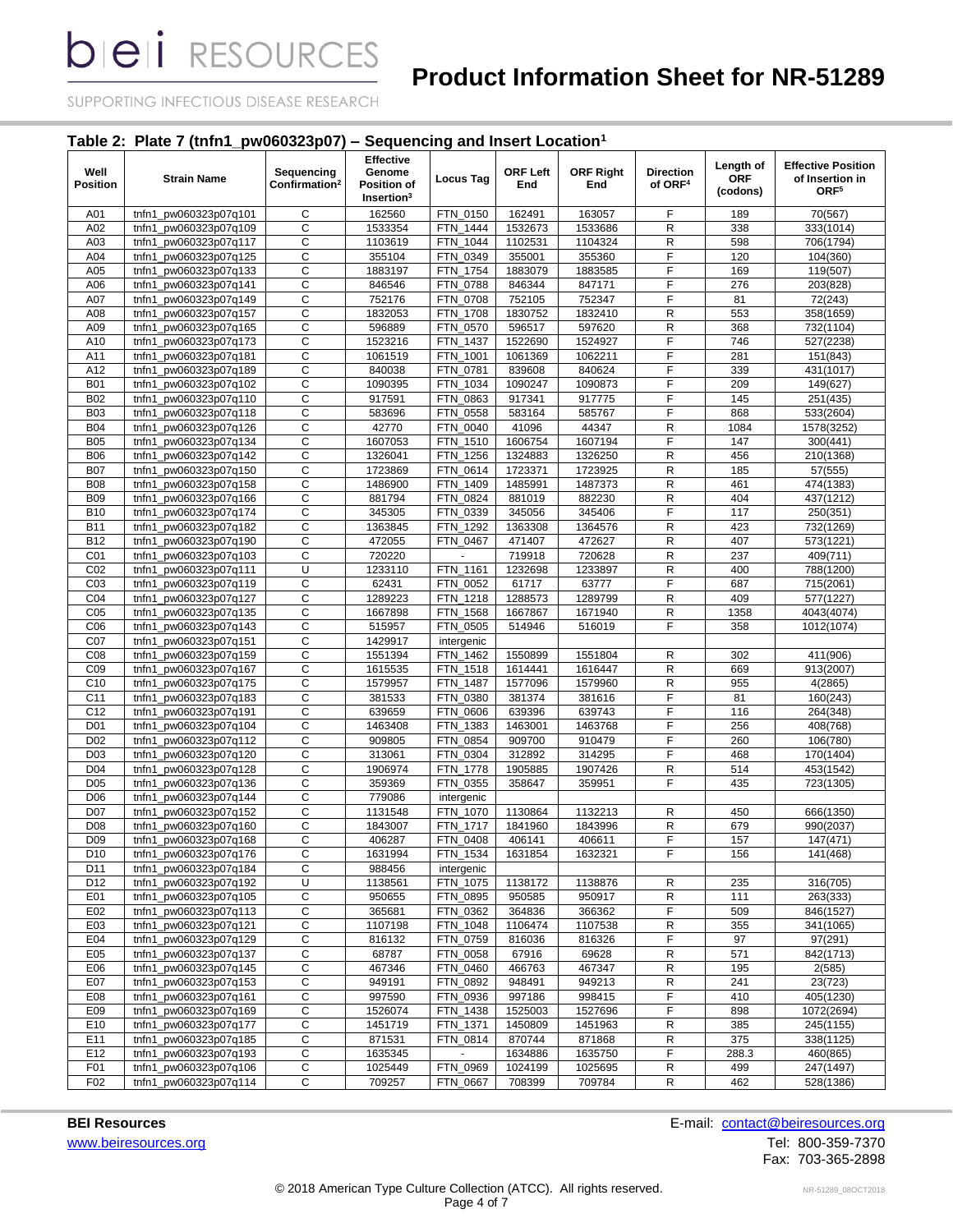# **Product Information Sheet for NR-51289**

SUPPORTING INFECTIOUS DISEASE RESEARCH

| Well<br><b>Position</b> | <b>Strain Name</b>       | Sequencing<br>Confirmation <sup>2</sup> | <b>Effective</b><br>Genome<br><b>Position of</b><br>Insertion <sup>3</sup> | <b>Locus Tag</b>   | <b>ORF Left</b><br>End | <b>ORF Right</b><br>End | <b>Direction</b><br>of ORF <sup>4</sup> | Length of<br><b>ORF</b><br>(codons) | <b>Effective Position</b><br>of Insertion in<br>ORF <sup>5</sup> |
|-------------------------|--------------------------|-----------------------------------------|----------------------------------------------------------------------------|--------------------|------------------------|-------------------------|-----------------------------------------|-------------------------------------|------------------------------------------------------------------|
| F <sub>03</sub>         | pw060323p07q122<br>tnfn1 | C                                       | 1064857                                                                    | FTN 1005           | 1064800                | 1065075                 | F                                       | 92                                  | 58(276)                                                          |
| F04                     | pw060323p07q130<br>tnfn1 | C                                       | 405739                                                                     | FTN 0407           | 404710                 | 406101                  | R                                       | 464                                 | 363(1392)                                                        |
| F05                     | pw060323p07q138<br>tnfn1 | C                                       | 1234248                                                                    | FTN 1163           | 1234247                | 1234675                 | R                                       | 143                                 | 428(429)                                                         |
| F06                     | pw060323p07q146<br>tnfn1 | C                                       | 1541347                                                                    | FTN 1452           | 1540850                | 1541536                 | F                                       | 229                                 | 498(687)                                                         |
| F07                     | tnfn1<br>pw060323p07q154 | $\mathsf{C}$                            | 1247256                                                                    | <b>FTN</b><br>1175 | 1246823                | 1247617                 | R                                       | 265                                 | 362(795)                                                         |
| F08                     | tnfn1<br>pw060323p07q162 | $\overline{c}$                          | 990791                                                                     | FTN 0929           | 989845                 | 990945                  | R                                       | 367                                 | 155(1101)                                                        |
| F09                     | tnfn1<br>pw060323p07q170 | C                                       | 1332119                                                                    | <b>FTN</b><br>1261 | 1331640                | 1333124                 | F                                       | 495                                 | 480(1485)                                                        |
| F <sub>10</sub>         | pw060323p07q178<br>tnfn1 | $\overline{c}$                          | 1775905                                                                    | FTN 1661           | 1775674                | 1777140                 | R                                       | 489                                 | 1236(1467)                                                       |
| F <sub>11</sub>         | pw060323p07q186<br>tnfn1 | $\mathsf{C}$                            | 1227916                                                                    | FTN 1157           | 1227077                | 1228891                 | $\overline{F}$                          | 605                                 | 840(1815)                                                        |
| F12                     | tnfn1 pw060323p07q194    | $\mathsf{C}$                            | 1367258                                                                    | FTN 1298           | 1367030                | 1368379                 | F                                       | 450                                 | 229(1350)                                                        |
| G01                     | tnfn1 pw060323p07q107    | $\mathsf{C}$                            | 1346755                                                                    | FTN 1274           | 1346150                | 1346974                 | R                                       | 275                                 | 220(825)                                                         |
| G02                     | tnfn1 pw060323p07q115    | $\mathsf{C}$                            | 296921                                                                     | FTN 0290           | 296739                 | 297281                  | F                                       | 181                                 | 183(543)                                                         |
| G03                     | pw060323p07q123<br>tnfn1 | C                                       | 1737315                                                                    | <b>FTN</b><br>1624 | 1736861                | 1737736                 | R                                       | 292                                 | 422(876)                                                         |
| G04                     | tnfn1<br>pw060323p07q131 | $\mathsf{C}$                            | 360070                                                                     | <b>FTN</b><br>0356 | 359964                 | 360206                  | F                                       | 81                                  | 107(243)                                                         |
| G05                     | pw060323p07q139<br>tnfn1 | $\mathsf{C}$                            | 638776                                                                     | FTN 0605           | 638482                 | 639396                  | F                                       | 305                                 | 295(915)                                                         |
| G06                     | pw060323p07q147<br>tnfn1 | C                                       | 1065666                                                                    | <b>FTN</b><br>1006 | 1065118                | 1066374                 | R                                       | 419                                 | 709(1257)                                                        |
| G07                     | pw060323p07q155<br>tnfn1 | C                                       | 794968                                                                     | FTN 0741           | 794174                 | 795628                  | R                                       | 485                                 | 661(1455)                                                        |
| G08                     | pw060323p07q163<br>tnfn1 | C                                       | 1038449                                                                    | FTN 0984           | 1037817                | 1039706                 | R                                       | 630                                 | 1258(1890)                                                       |
| G09                     | tnfn1<br>pw060323p07q171 | $\mathsf{C}$                            | 614612                                                                     | FTN 0585           | 614004                 | 614723                  | R                                       | 240                                 | 112(720)                                                         |
| G10                     | pw060323p07q179<br>tnfn1 | $\mathsf{C}$                            | 898376                                                                     | 0842<br><b>FTN</b> | 897754                 | 898863                  | R                                       | 370                                 | 488(1110)                                                        |
| G11                     | pw060323p07q187<br>tnfn1 | $\mathsf{C}$                            | 459584                                                                     | <b>FTN</b><br>0455 | 458374                 | 461271                  | F                                       | 966                                 | 1211(2898)                                                       |
| G12                     | tnfn1<br>pw060323p07q195 | $\mathsf{C}$                            | 734136                                                                     | FTN 0690           | 733590                 | 735296                  | F                                       | 569                                 | 547(1707)                                                        |
| H <sub>01</sub>         | pw060323p07q108<br>tnfn1 | $\overline{c}$                          | 1536818                                                                    | <b>FTN</b><br>1447 | 1536391                | 1537371                 | R                                       | 327                                 | 554(981)                                                         |
| H <sub>02</sub>         | pw060323p07q116<br>tnfn1 | $\mathsf{C}$                            | 1541050                                                                    | <b>FTN</b><br>1452 | 1540850                | 1541536                 | $\overline{F}$                          | 229                                 | 201(687)                                                         |
| H <sub>03</sub>         | tnfn1 pw060323p07q124    | $\overline{c}$                          | 1721439                                                                    |                    | 1721384                | 1721620                 | R                                       | 79                                  | 182(237)                                                         |
| H <sub>04</sub>         | tnfn1 pw060323p07q132    | C                                       | 465230                                                                     | FTN 0459           | 465112                 | 466767                  | R                                       | 552                                 | 1538(1656)                                                       |
| H <sub>05</sub>         | pw060323p07q140<br>tnfn1 | $\mathsf{C}$                            | 1210235                                                                    | FTN 1144           | 1210136                | 1210549                 | R                                       | 138                                 | 315(414)                                                         |
| H <sub>06</sub>         | pw060323p07q148<br>tnfn1 | $\overline{c}$                          | 1439459                                                                    | <b>FTN</b><br>1358 | 1439009                | 1439578                 | R                                       | 190                                 | 120(570)                                                         |
| H07                     | tnfn1<br>pw060323p07q156 | C                                       | 481576                                                                     | <b>FTN</b><br>0477 | 481348                 | 482232                  | E                                       | 295                                 | 229(885)                                                         |
| H <sub>08</sub>         | pw060323p07q164<br>tnfn1 | C                                       | 1483532                                                                    | <b>FTN</b><br>1405 | 1482889                | 1483809                 | R                                       | 307                                 | 278(921)                                                         |
| H <sub>09</sub>         | pw060323p07g172<br>tnfn1 | $\mathsf{C}$                            | 1422709                                                                    | <b>FTN</b><br>1344 | 1422190                | 1423386                 | F                                       | 399                                 | 520(1197)                                                        |
| H <sub>10</sub>         | tnfn1 pw060323p07q180    | C                                       | 275096                                                                     | FTN 0267           | 274900                 | 275400                  | F                                       | 167                                 | 197(501)                                                         |
| H11                     | tnfn1 pw060323p07q188    | C                                       | 91102                                                                      | FTN 0080           | 90741                  | 91610                   | F                                       | 290                                 | 362(870)                                                         |
| H <sub>12</sub>         | tnfn1 pw060323p07q196    | $\mathsf{C}$                            | 312189                                                                     | FTN 0303           | 311969                 | 312892                  | F                                       | 308                                 | 221(924)                                                         |

<sup>1</sup>All information in this table was provided by the depositor at the time of deposition.

<sup>2</sup>C: Confirmed; U: Unconfirmed

<sup>3</sup>The Effective Genome Position of Insertion indicates the effective insertion position that is most likely to be functionally relevant in light of the 9-bp Tn5 target-site duplication and the direction of transcription of the predicted gene of insertion. E.g., for genes oriented to the right, the value reported indicates the genomic position of the nucleotide immediately adjacent to the left end of the insertion element when accounting for the 9-bp target site duplication.

<sup>4</sup>F, forward relative to genome; R, reverse

<sup>5</sup>Nucleotide of Insertion(Length of ORF in Nucleotides)

## **Table 3: Plate 7 (tnfn1\_pw060323p07) – Sequence Mapping Quality Metrics<sup>1</sup>**

| Well<br><b>Position</b> | <b>Strain Name</b>    | <b>Junction Info</b> | <b>Position in</b><br>Sequence<br><b>Read of Last</b><br><b>Vector</b><br>(Nucleotide) | Length of<br>Match to<br><b>Transposon</b> | Transposon<br><b>Match Score</b> | Average<br><b>Phred Score</b><br>for<br>Transposon<br>Match | Genome<br><b>Position Info</b> | Length of<br><b>Match to</b><br>Genome | Genome<br>Match<br>Score | Average<br><b>Phred Score</b><br>for Genome<br>Match |
|-------------------------|-----------------------|----------------------|----------------------------------------------------------------------------------------|--------------------------------------------|----------------------------------|-------------------------------------------------------------|--------------------------------|----------------------------------------|--------------------------|------------------------------------------------------|
| A01                     | tnfn1_pw060323p07q101 | EXACT(0)             | 157                                                                                    | 152                                        | 116                              | 27                                                          | EXACT(0)                       | 200                                    | 189                      | 51                                                   |
| A02                     | tnfn1 pw060323p07q109 | EXACT(0)             | 157                                                                                    | 159                                        | 126                              | 35                                                          | EXACT(0)                       | 200                                    | 190                      | 57                                                   |
| A03                     | tnfn1 pw060323p07q117 | EXACT(0)             | 156                                                                                    | 153                                        | 125                              | 37                                                          | EXACT(0)                       | 200                                    | 192                      | 53                                                   |
| A04                     | tnfn1 pw060323p07q125 | EXACT(0)             | 157                                                                                    | 153                                        | 134                              | 37                                                          | EXACT(0)                       | 200                                    | 195                      | 56                                                   |
| A05                     | tnfn1 pw060323p07q133 | EXACT(0)             | 122                                                                                    | 125                                        | 99                               | 27                                                          | EXACT(0)                       | 200                                    | 189                      | 50                                                   |
| A06                     | tnfn1 pw060323p07q141 | EXACT(0)             | 121                                                                                    | 116                                        | 91                               | 30                                                          | EXACT(0)                       | 200                                    | 185                      | 56                                                   |
| A07                     | tnfn1 pw060323p07q149 | EXACT(0)             | 123                                                                                    | 109                                        | 70                               | 20                                                          | EXACT(0)                       | 200                                    | 171                      | 36                                                   |
| A08                     | tnfn1 pw060323p07q157 | EXACT(0)             | 156                                                                                    | 145                                        | 110                              | 31                                                          | EXACT(0)                       | 200                                    | 184                      | 50                                                   |
| A09                     | tnfn1_pw060323p07q165 | EXACT(0)             | 154                                                                                    | 145                                        | 120                              | 37                                                          | EXACT(0)                       | 200                                    | 187                      | 57                                                   |
| A <sub>10</sub>         | tnfn1_pw060323p07q173 | EXACT(0)             | 155                                                                                    | 152                                        | 125                              | 39                                                          | EXACT(0)                       | 200                                    | 199                      | 56                                                   |
| A11                     | tnfn1 pw060323p07q181 | EXACT(0)             | 156                                                                                    | 152                                        | 125                              | 37                                                          | EXACT(0)                       | 200                                    | 186                      | 54                                                   |
| A12                     | tnfn1_pw060323p07q189 | EXACT(0)             | 156                                                                                    | 145                                        | 128                              | 34                                                          | EXACT(0)                       | 200                                    | 192                      | 56                                                   |
| <b>B01</b>              | tnfn1 pw060323p07q102 | EXACT(0)             | 156                                                                                    | 153                                        | 120                              | 29                                                          | EXACT(0)                       | 200                                    | 181                      | 56                                                   |
| <b>B02</b>              | tnfn1 pw060323p07q110 | EXACT(0)             | 157                                                                                    | 151                                        | 132                              | 37                                                          | EXACT(0)                       | 200                                    | 188                      | 49                                                   |
| <b>B03</b>              | tnfn1 pw060323p07q118 | EXACT(0)             | 156                                                                                    | 152                                        | 121                              | 36                                                          | EXACT(0)                       | 198                                    | 184                      | 51                                                   |
| <b>B04</b>              | tnfn1 pw060323p07q126 | EXACT(0)             | 155                                                                                    | 153                                        | 122                              | 32                                                          | EXACT(0)                       | 200                                    | 180                      | 47                                                   |

[www.beiresources.org](http://www.beiresources.org/)Tel: 800-359-7370

**BEI Resources** E-mail: [contact@beiresources.org](mailto:contact@beiresources.org)

Fax: 703-365-2898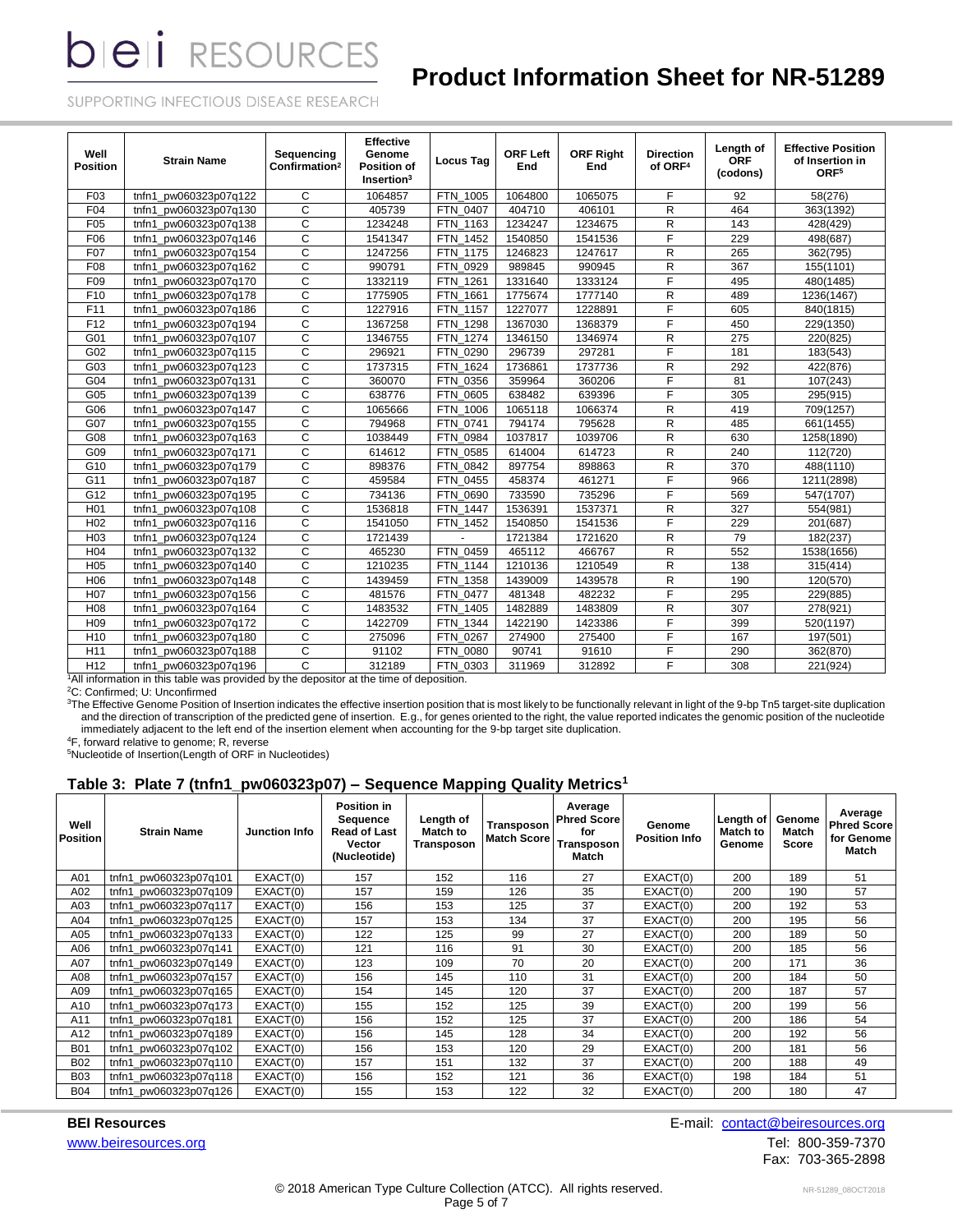# **Product Information Sheet for NR-51289**

SUPPORTING INFECTIOUS DISEASE RESEARCH

| Well<br><b>Position</b> | <b>Strain Name</b>       | Junction Info                | <b>Position in</b><br>Sequence<br><b>Read of Last</b><br>Vector<br>(Nucleotide) | Length of<br><b>Match to</b><br>Transposon | <b>Transposon</b><br><b>Match Score</b> | Average<br><b>Phred Score</b><br>for<br>Transposon<br>Match | Genome<br><b>Position Info</b> | Length of<br><b>Match to</b><br>Genome | Genome<br>Match<br>Score | Average<br><b>Phred Score</b><br>for Genome<br>Match |
|-------------------------|--------------------------|------------------------------|---------------------------------------------------------------------------------|--------------------------------------------|-----------------------------------------|-------------------------------------------------------------|--------------------------------|----------------------------------------|--------------------------|------------------------------------------------------|
| <b>B05</b>              | pw060323p07q134<br>tnfn1 | EXACT(0)                     | 120                                                                             | 112                                        | 62                                      | 21                                                          | EXACT(0)                       | 200                                    | 187                      | 51                                                   |
| <b>B06</b>              | tnfn1<br>pw060323p07q142 | EXACT(0)                     | 122                                                                             | 109                                        | 72                                      | 22                                                          | EXACT(0)                       | 172                                    | 149                      | 44                                                   |
| <b>B07</b>              | pw060323p07q150<br>tnfn1 | $\overline{\text{EXACT}}(0)$ | 124                                                                             | 119                                        | 94                                      | 24                                                          | EXACT(0)                       | 200                                    | 187                      | 48                                                   |
| <b>B08</b>              | pw060323p07q158<br>tnfn1 | EXACT(0)                     | 156                                                                             | 146                                        | 130                                     | 42                                                          | EXACT(0)                       | 133                                    | 119                      | 50                                                   |
| <b>B09</b>              | pw060323p07q166<br>tnfn1 | EXACT(0)                     | 156                                                                             | 152                                        | 134                                     | 39                                                          | ESTIMATE(58)                   | 142                                    | 110                      | 26                                                   |
| <b>B10</b>              | pw060323p07q174<br>tnfn1 | EXACT(0)                     | 156                                                                             | 152                                        | 125                                     | 39                                                          | EXACT(0)                       | 200                                    | 193                      | 53                                                   |
| <b>B11</b>              | tnfn1<br>pw060323p07q182 | EXACT(0)                     | 156                                                                             | 145                                        | 124                                     | 34                                                          | EXACT(0)                       | 200                                    | 191                      | 53                                                   |
| <b>B12</b>              | tnfn1<br>pw060323p07q190 | EXACT(0)                     | 156                                                                             | 152                                        | 128                                     | 42                                                          | EXACT(0)                       | 200                                    | 193                      | 59                                                   |
| C <sub>01</sub>         | pw060323p07q103<br>tnfn1 | EXACT(0)                     | 156                                                                             | 153                                        | 123                                     | 34                                                          | EXACT(0)                       | 200                                    | 187                      | 56                                                   |
| CO <sub>2</sub>         | tnfn1<br>pw060323p07q111 | EXACT(0)                     | 156                                                                             | 87                                         | 75                                      | 29                                                          | EXACT(0)                       | 200                                    | 189                      | 53                                                   |
| CO <sub>3</sub>         | tnfn1<br>pw060323p07q119 | EXACT(0)                     | 155                                                                             | 142                                        | 99                                      | 20                                                          | EXACT(0)                       | 200                                    | 188                      | 53                                                   |
| CO <sub>4</sub>         | pw060323p07q127<br>tnfn1 | EXACT(0)                     | 152                                                                             | 145                                        | 100                                     | 34                                                          | EXACT(0)                       | 200                                    | 184                      | 56                                                   |
| C <sub>05</sub>         | tnfn1<br>pw060323p07q135 | EXACT(0)                     | 123                                                                             | 120                                        | 97                                      | 26                                                          | EXACT(0)                       | 200                                    | 185                      | 55                                                   |
| C06                     | pw060323p07q143<br>tnfn1 | EXACT(0)                     | 123                                                                             | 112                                        | 101                                     | 27                                                          | EXACT(0)                       | 200                                    | 183                      | 47                                                   |
| C07                     | pw060323p07q151<br>tnfn1 | EXACT(0)                     | 122                                                                             | 118                                        | 57                                      | 19                                                          | EXACT(0)                       | 200                                    | 174                      | 48                                                   |
| CO8                     | pw060323p07q159<br>tnfn1 | EXACT(0)                     | 156                                                                             | 151                                        | 130                                     | 40                                                          | EXACT(0)                       | 200                                    | 192                      | 41                                                   |
| CO9                     | pw060323p07q167<br>tnfn1 | EXACT(0)                     | 155                                                                             | 145                                        | 126                                     | 40                                                          | EXACT(0)                       | 200                                    | 191                      | 55                                                   |
| C <sub>10</sub>         | pw060323p07q175<br>tnfn1 | EXACT(0)                     | 155                                                                             | 146                                        | 120                                     | 36                                                          | EXACT(0)                       | 200                                    | 180                      | 55                                                   |
| C <sub>11</sub>         | tnfn1<br>pw060323p07q183 | EXACT(0)                     | 155                                                                             | 145                                        | 135                                     | 43                                                          | EXACT(0)                       | 200                                    | 160                      | 43                                                   |
| C12                     | pw060323p07q191<br>tnfn1 | EXACT(0)                     | 157                                                                             | 142                                        | 112                                     | 33                                                          | EXACT(0)                       | 163                                    | 135                      | 42                                                   |
| D <sub>01</sub>         | pw060323p07q104<br>tnfn1 | EXACT(0)                     | 156                                                                             | 152                                        | 133                                     | 35                                                          | EXACT(0)                       | 200                                    | 181                      | 43                                                   |
| D <sub>02</sub>         | pw060323p07q112<br>tnfn1 | EXACT(0)                     | 157                                                                             | 152                                        | 130                                     | 37                                                          | EXACT(0)                       | 200                                    | 190                      | 53                                                   |
| D <sub>03</sub>         | pw060323p07q120<br>tnfn1 | EXACT(0)                     | 156                                                                             | 145                                        | 131                                     | 37                                                          | EXACT(0)                       | 200                                    | 182                      | 55                                                   |
| D <sub>04</sub>         | pw060323p07q128<br>tnfn1 | EXACT(0)                     | 155                                                                             | 145                                        | 125                                     | 42                                                          | EXACT(0)                       | 200                                    | 185                      | 57                                                   |
| D <sub>05</sub>         | pw060323p07q136<br>tnfn1 | EXACT(0)                     | 125                                                                             | 118                                        | 107                                     | 31                                                          | EXACT(0)                       | 200                                    | 193                      | 53                                                   |
| D <sub>06</sub>         | pw060323p07q144<br>tnfn1 | EXACT(0)                     | 122                                                                             | 113                                        | 97                                      | 26                                                          | EXACT(0)                       | 200                                    | 174                      | 48                                                   |
| D07                     | tnfn1<br>pw060323p07q152 | EXACT(0)                     | 122                                                                             | 113                                        | 94                                      | 28                                                          | EXACT(0)                       | 200                                    | 185                      | 50                                                   |
| D <sub>08</sub>         | tnfn1<br>pw060323p07q160 | EXACT(0)                     | 155                                                                             | 145                                        | 129                                     | 42                                                          | EXACT(0)                       | 200                                    | 191                      | 56                                                   |
| D <sub>09</sub>         | tnfn1<br>pw060323p07q168 | EXACT(0)                     | 155                                                                             | 152                                        | 128                                     | 36                                                          | EXACT(0)                       | 200                                    | 186                      | 56                                                   |
| D <sub>10</sub>         | tnfn1<br>pw060323p07q176 | EXACT(0)                     | 156                                                                             | 146                                        | 130                                     | 42                                                          | EXACT(0)                       | 200                                    | 189                      | 54                                                   |
| D <sub>11</sub>         | tnfn1<br>pw060323p07q184 | EXACT(0)                     | 156                                                                             | 151                                        | 117                                     | 29                                                          | EXACT(0)                       | 200                                    | 184                      | 53                                                   |
| D <sub>12</sub>         | pw060323p07q192<br>tnfn1 | EXACT(0)                     | 158                                                                             | 152                                        | 147                                     | 46                                                          | EXACT(0)                       | 149                                    | 140                      | 62                                                   |
| E01                     | tnfn1<br>pw060323p07q105 | EXACT(0)                     | 157                                                                             | 152                                        | 117                                     | 25                                                          | EXACT(0)                       | 200                                    | 184                      | 52                                                   |
| E02                     | pw060323p07q113<br>tnfn1 | EXACT(0)                     | 155                                                                             | 152                                        | 131                                     | 41                                                          | EXACT(0)                       | 150                                    | 143                      | 51                                                   |
| E03                     | tnfn1<br>pw060323p07q121 | EXACT(0)                     | 153                                                                             | 153                                        | 116                                     | 41                                                          | EXACT(0)                       | 200                                    | 189                      | 56                                                   |
| E04                     | pw060323p07q129<br>tnfn1 | EXACT(0)                     | 155                                                                             | 151                                        | 124                                     | 30                                                          | EXACT(0)                       | 200                                    | 191                      | 54                                                   |
| E05                     | pw060323p07q137<br>tnfn1 | EXACT(0)                     | 123                                                                             | 120                                        | 90                                      | 24                                                          | EXACT(0)                       | 200                                    | 187                      | 51                                                   |
| E06                     | pw060323p07q145<br>tnfn1 | EXACT(0)                     | 123                                                                             | 117                                        | 96                                      | 29                                                          | EXACT(0)                       | 200                                    | 179                      | 43                                                   |
| E07                     | tnfn1<br>pw060323p07q153 | EXACT(0)                     | 123                                                                             | 119                                        | 80                                      | 22                                                          | EXACT(0)                       | 200                                    | 181                      | 52                                                   |
| E08                     | pw060323p07q161<br>tnfn1 | EXACT(0)                     | 155                                                                             | 145                                        | 120                                     | 36                                                          | EXACT(0)                       | 200                                    | 174                      | 51                                                   |
| E09                     | pw060323p07q169<br>tnfn1 | EXACT(0)                     | 156                                                                             | 146                                        | 127                                     | 40                                                          | EXACT(0)                       | 200                                    | 192                      | 50                                                   |
| E10                     | pw060323p07q177<br>tnfn1 | EXACT(0)                     | 157                                                                             | 153                                        | 116                                     | 33                                                          | EXACT(0)                       | 200                                    | 188                      | 57                                                   |
| E11                     | pw060323p07q185<br>tnfn1 | EXACT(0)                     | 156                                                                             | 153                                        | 126                                     | 37                                                          | EXACT(0)                       | 200                                    | 187                      | 57                                                   |
| E12                     | tnfn1_pw060323p07q193    | EXACT(0)                     | 151                                                                             | 139                                        | 119                                     | 41                                                          | EXACT(0)                       | 79                                     | 51                       | 21                                                   |
| F01                     | tnfn1_pw060323p07q106    | EXACT(0)                     | 157                                                                             | 153                                        | 131                                     | 41                                                          | EXACT(0)                       | 190                                    | 156                      | 37                                                   |
| F02                     | pw060323p07q114<br>tnfn1 | EXACT(0)                     | 155                                                                             | 145                                        | 117                                     | 35                                                          | EXACT(0)                       | 200                                    | 179                      | 45                                                   |
| F03                     | tnfn1_pw060323p07q122    | EXACT(0)                     | 157                                                                             | 153                                        | 137                                     | 41                                                          | EXACT(0)                       | 200                                    | 170                      | 39                                                   |
| F04                     | tnfn1 pw060323p07q130    | EXACT(0)                     | 157                                                                             | 152                                        | 127                                     | 36                                                          | EXACT(0)                       | 200                                    | 186                      | 53                                                   |
| F05                     | tnfn1_pw060323p07q138    | EXACT(0)                     | 123                                                                             | 120                                        | 99                                      | 33                                                          | EXACT(0)                       | 200                                    | 190                      | 50                                                   |
| F06                     | tnfn1 pw060323p07q146    | EXACT(0)                     | 122                                                                             | 119                                        | 101                                     | 34                                                          | EXACT(0)                       | 200                                    | 186                      | 43                                                   |
| F07                     | tnfn1 pw060323p07q154    | EXACT(0)                     | 123                                                                             | 112                                        | 92                                      | 26                                                          | EXACT(0)                       | 200                                    | 187                      | 54                                                   |
| F08                     | tnfn1_pw060323p07q162    | EXACT(0)                     | 155                                                                             | 153                                        | 108                                     | 25                                                          | EXACT(0)                       | 200                                    | 180                      | 43                                                   |
| F <sub>09</sub>         | tnfn1_pw060323p07q170    | EXACT(0)                     | 157                                                                             | 152                                        | 127                                     | 35                                                          | EXACT(0)                       | 200                                    | 177                      | 54                                                   |
| F <sub>10</sub>         | tnfn1_pw060323p07q178    | EXACT(0)                     | 156                                                                             | 146                                        | 121                                     | 40                                                          | EXACT(0)                       | 200                                    | 193                      | 49                                                   |
| F11                     | tnfn1 pw060323p07q186    | EXACT(0)                     | 155                                                                             | 145                                        | 123                                     | 41                                                          | EXACT(0)                       | 200                                    | 196                      | 49                                                   |
| F12                     | pw060323p07q194<br>tnfn1 | EXACT(0)                     | 156                                                                             | 152                                        | 118                                     | 33                                                          | EXACT(0)                       | 200                                    | 194                      | 53                                                   |
| G01                     | pw060323p07q107<br>tnfn1 | EXACT(0)                     | 157                                                                             | 146                                        | 132                                     | 38                                                          | EXACT(0)                       | 145                                    | 143                      | 53                                                   |
| G02                     | pw060323p07q115<br>tnfn1 | EXACT(0)                     | 156                                                                             | 151                                        | 132                                     | 41                                                          | EXACT(0)                       | 200                                    | 165                      | 43                                                   |
| G03                     | pw060323p07q123<br>tnfn1 | EXACT(0)                     | 156                                                                             | 153                                        | 129                                     | 31                                                          | EXACT(0)                       | 200                                    | 188                      | 50                                                   |
| G04                     | tnfn1_pw060323p07q131    | EXACT(0)                     | 125                                                                             | 120                                        | 96                                      | 25                                                          | EXACT(0)                       | 200                                    | 188                      | 55                                                   |
| G05                     | tnfn1_pw060323p07q139    | EXACT(0)                     | 122                                                                             | 113                                        | 94                                      | 26                                                          | EXACT(0)                       | 200                                    | 187                      | 49                                                   |
| G06                     | tnfn1_pw060323p07q147    | EXACT(0)                     | 122                                                                             | 120                                        | 96                                      | 32                                                          | EXACT(0)                       | 200                                    | 180                      | 55                                                   |

[www.beiresources.org](http://www.beiresources.org/)Tel: 800-359-7370

**BEI Resources** E-mail: **contact@beiresources.org** 

Fax: 703-365-2898